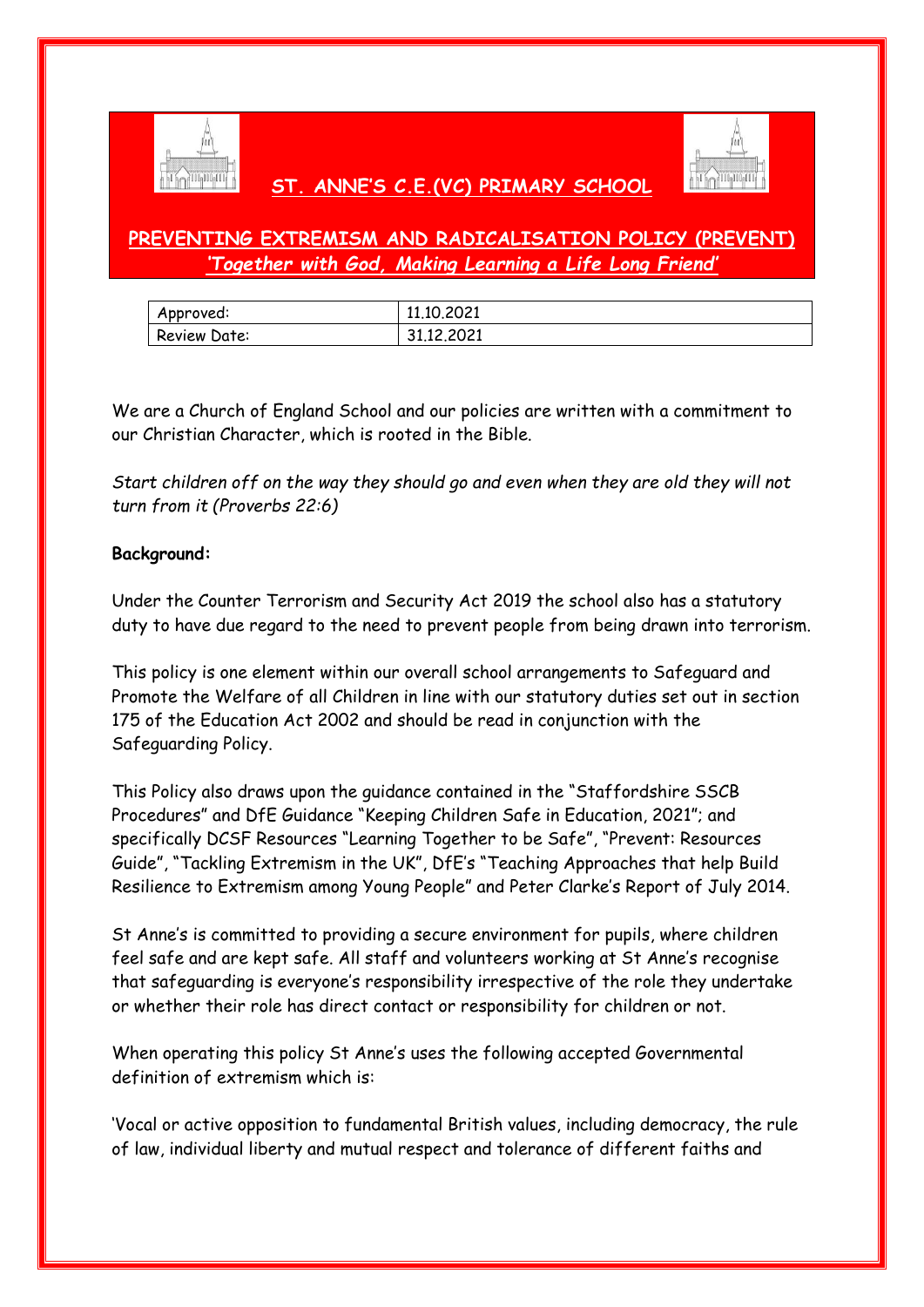beliefs; and/or calls for the death of members of our armed forces, whether in this country or overseas'.

There is no place for extremist views of any kind in our school, whether from internal sources – pupils, staff or governors, or external sources - school community, external agencies or individuals. Our pupils see our school as a safe place where they can explore controversial issues safely and where our teachers encourage and facilitate this – we have a duty to ensure this happens

### **Aims:**

As a school we recognise that extremism and exposure to extremist materials and influences can lead to poor outcomes for children and so should be addressed as a safeguarding concern as set out in this policy. We also recognise that if we fail to challenge extremist views we are failing to protect our pupils.

Extremists of all persuasions aim to develop destructive relationships between different communities by promoting division, fear and mistrust of others based on ignorance or prejudice and thereby limiting the life chances of young people. Education is a powerful weapon against this; equipping young people with the knowledge, skills and critical thinking, to challenge and debate in an informed way.

Therefore, we will provide a broad and balanced curriculum, delivered by skilled professionals, so that our pupils are enriched, they understand and become tolerant of difference and diversity and also to ensure that they thrive, feel valued and not marginalised. Furthermore, at St Anne's we are aware that young people can be exposed to extremist influences or prejudiced views from an early age which emanate from a variety of sources and media, including via the internet, and at times pupils may themselves reflect or display views that may be discriminatory, prejudiced or extremist, including using derogatory language.

Any prejudice, discrimination or extremist views, including derogatory language, displayed by pupils or staff will always be challenged and where appropriate dealt with in line with our Behaviour and Discipline Policy, Anti-Bullying Policy and the Staff Code of Conduct. Where misconduct by a teacher is proven the matter will be referred to the National College for Teaching and Leadership for their consideration as to whether a Prohibition Order is warranted.

### **Roles and Responsibilities:**

The **governing body** is legally responsible and accountable for fulfilling their statutory duty.

The **head teacher** is responsible for putting the governing body's policy into practice. They will ensure that the school's policy is developed and effectively implemented with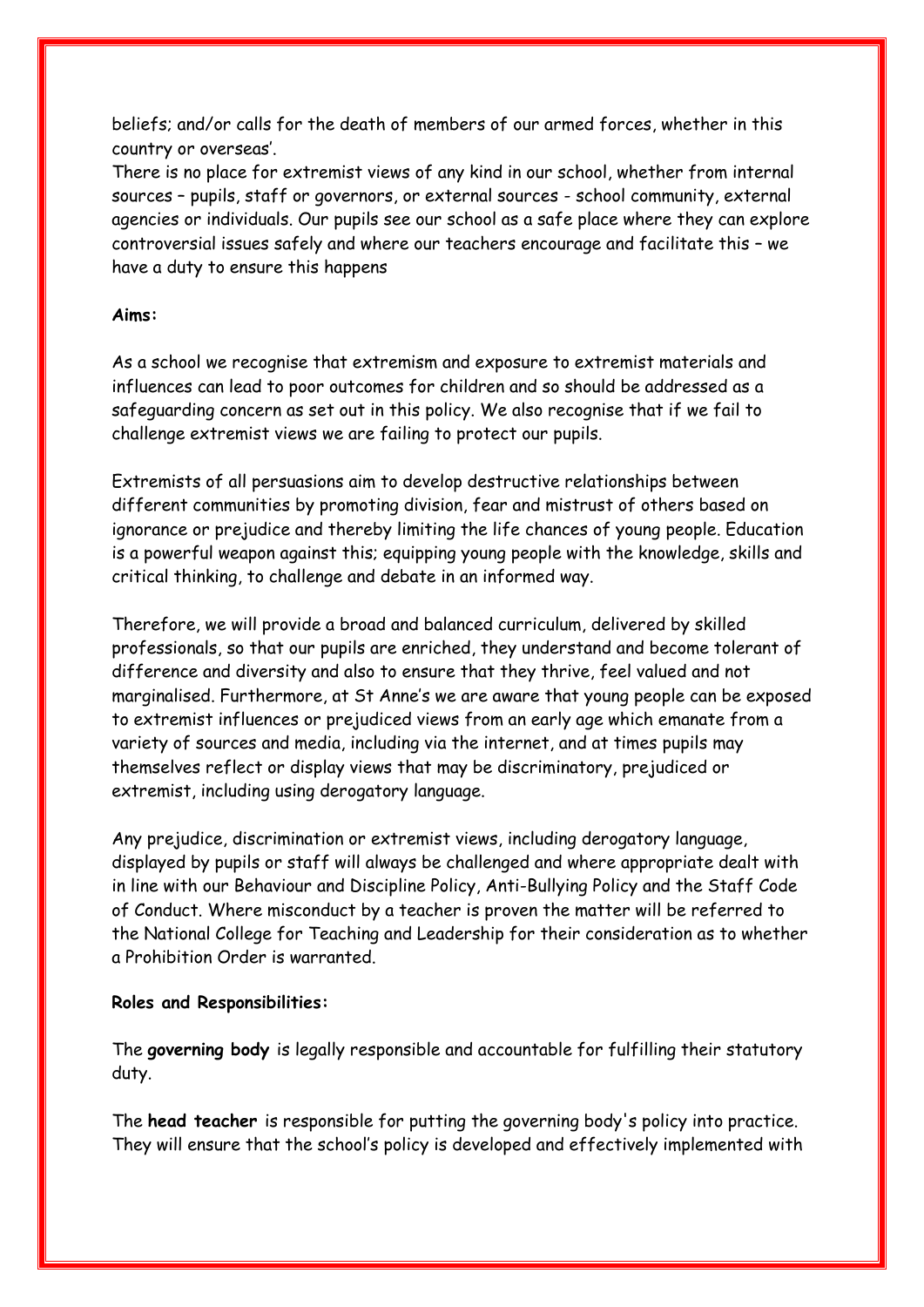partners. This includes ensuring that all staff are aware of the policy for preventing extremism and understand their role in its implementation.

St Anne's **Appointed Person** for Preventing extremism and Radicalization is :- **Mr Edward Hobson (Lead Person for Prevent)** 

### **Lead Governor: Mrs Rachel Orbell**

### **Name of Designated Safeguarding Leads: Mr E.Hobson, Miss A.Turner, Miss H. Buckley, Mrs J.Williams (KIDS CLUB)**

As part of wider safeguarding responsibilities **school staff** will be alert to:

• Disclosures by pupils of their exposure to the extremist actions, views or materials of others outside of school, such as in their homes or community groups.

- Graffiti symbols, writing or art work promoting extremist messages or images
- Pupils accessing extremist material online, including through social networking sites

• Parental reports of changes in behaviour, friendship or actions and requests for assistance

• Partner schools, local authority services, and police reports of issues affecting pupils in other schools or settings

- Pupils voicing opinions drawn from extremist ideologies and narratives
- Use of extremist or 'hate' terms to exclude others or incite violence

• Intolerance of difference, whether secular or religious or, in line with our equalities policy, views based on, but not exclusive to, gender, disability, homophobia, race, colour or culture

• Attempts to impose extremist views or practices on others

• Anti-Western or Anti-British views

Our school will closely follow any locally agreed procedure as set out by the Local Authority and/or Staffordshire Safeguarding Children Board's agreed processes and criteria for safeguarding individuals vulnerable to extremism and radicalisation. The Governing Body of our School will undertake appropriate training to ensure that they are clear about their role and the parameters of their responsibilities as Governors, including their statutory safeguarding duties. The Governing Body of our school will support the ethos and values of our school and will support the school in tackling extremism and radicalisation. In line with Recommendation 13 of Peter Clarke's report details of our Governing Body are published on our school website to promote transparency. In line with the provisions set out in the DfE guidance 'Keeping Children Safe in Education, 2021 the governing body will challenge the school's senior management team on the delivery of this policy and monitor its effectiveness.

Governors will review this policy regularly (annually) and may amend and adopt it outside of this timeframe in accordance with any new legislation or guidance or in response to any quality assurance recommendations pertaining to the delivery of this policy and the overall safeguarding arrangements made.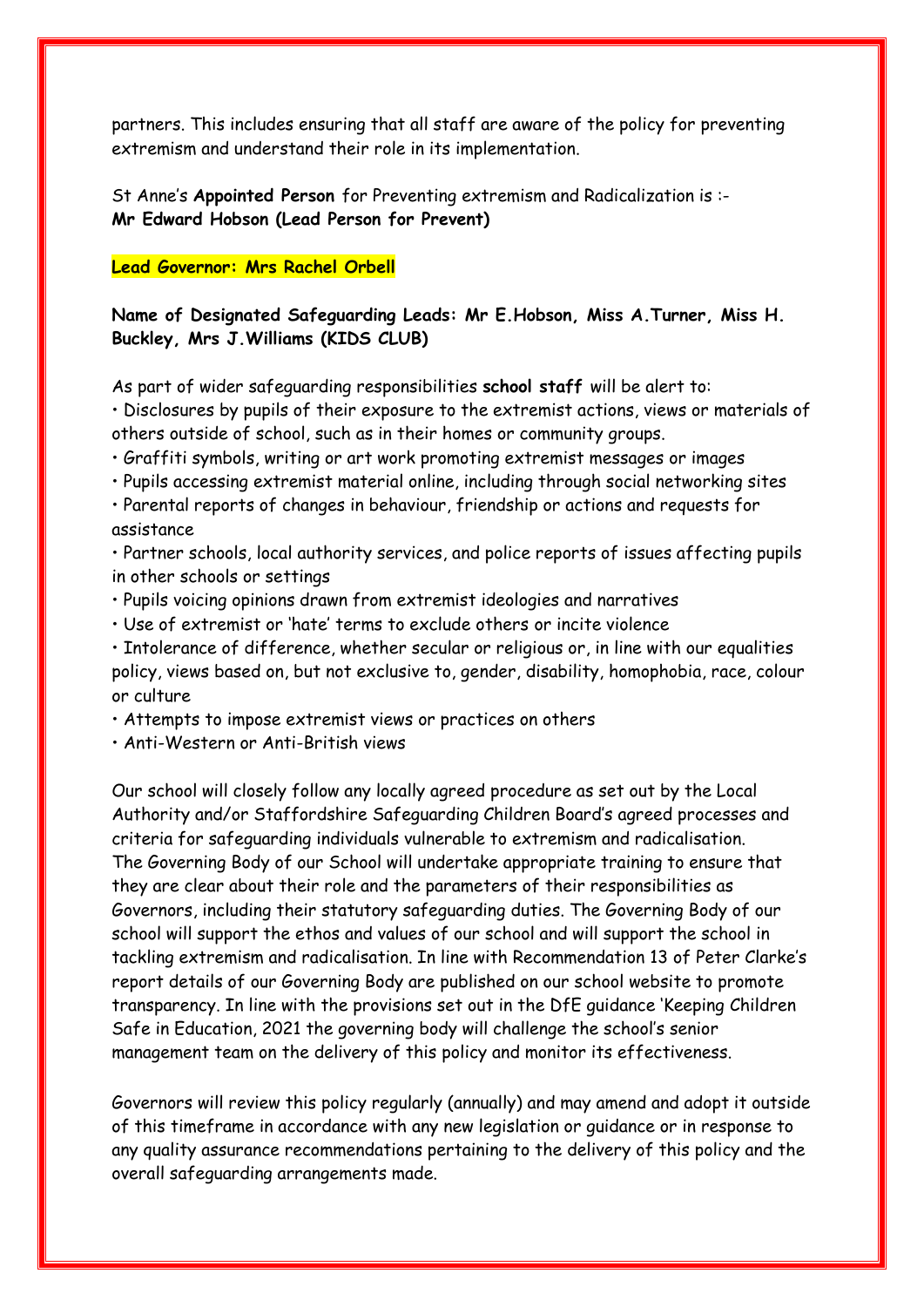### **Planning and Provision:**

We will all strive to eradicate the myths and assumptions that can lead to some young people becoming alienated and disempowered, especially where the narrow approaches children may experience elsewhere may make it harder for them to challenge or question these radical influences. In our school this will be achieved by good teaching, primarily via PSHE and Character Education; but also by adopting the methods outlined in the Government's guidance 'Teaching approaches that help build resilience to extremism among young people' DfE 2011 and Promoting fundamental British values as part of SMSC in schools - Departmental advice for maintained schools November 2014.

We will ensure that all of our teaching approaches help our pupils build resilience to extremism and give pupils a positive sense of identity through the development of critical thinking skills. We will ensure that all of our staff are equipped to recognise extremism and are skilled and confident enough to challenge it.

We will be flexible enough to adapt our teaching approaches, as appropriate, as to address specific issues so as to become even more relevant to the current issues of extremism and radicalisation. In doing so we will apply the 'key ingredients' see Appendix A, and we will apply the methodologies set out in that document following the three broad categories of:

- Making a connection with young people using a pupil centred approach
- Facilitating a 'safe space' for dialogue

• Equipping our pupils with the appropriate skills, knowledge, understanding and awareness for resilience

Therefore, this approach will be embedded within the ethos of our school so that pupils know and understand what safe and acceptable behaviour is in the context of extremism and radicalisation. This will work in conjunction with our school's approach to the spiritual, moral, social and cultural development of pupils as defined in OfSTED's School Inspection Handbook September 2021 and will include the sound use of assemblies to help further promote this rounded development of our pupils.

Our goal is to build mutual respect and understanding and to promote the use of dialogue not violence as a form of conflict resolution. We will achieve this by using a curriculum that includes:

- Citizenship programmes
- Open discussion and debate
- Work on anti-violence and a restorative approach addressed throughout the curriculum
- Focussed educational programmes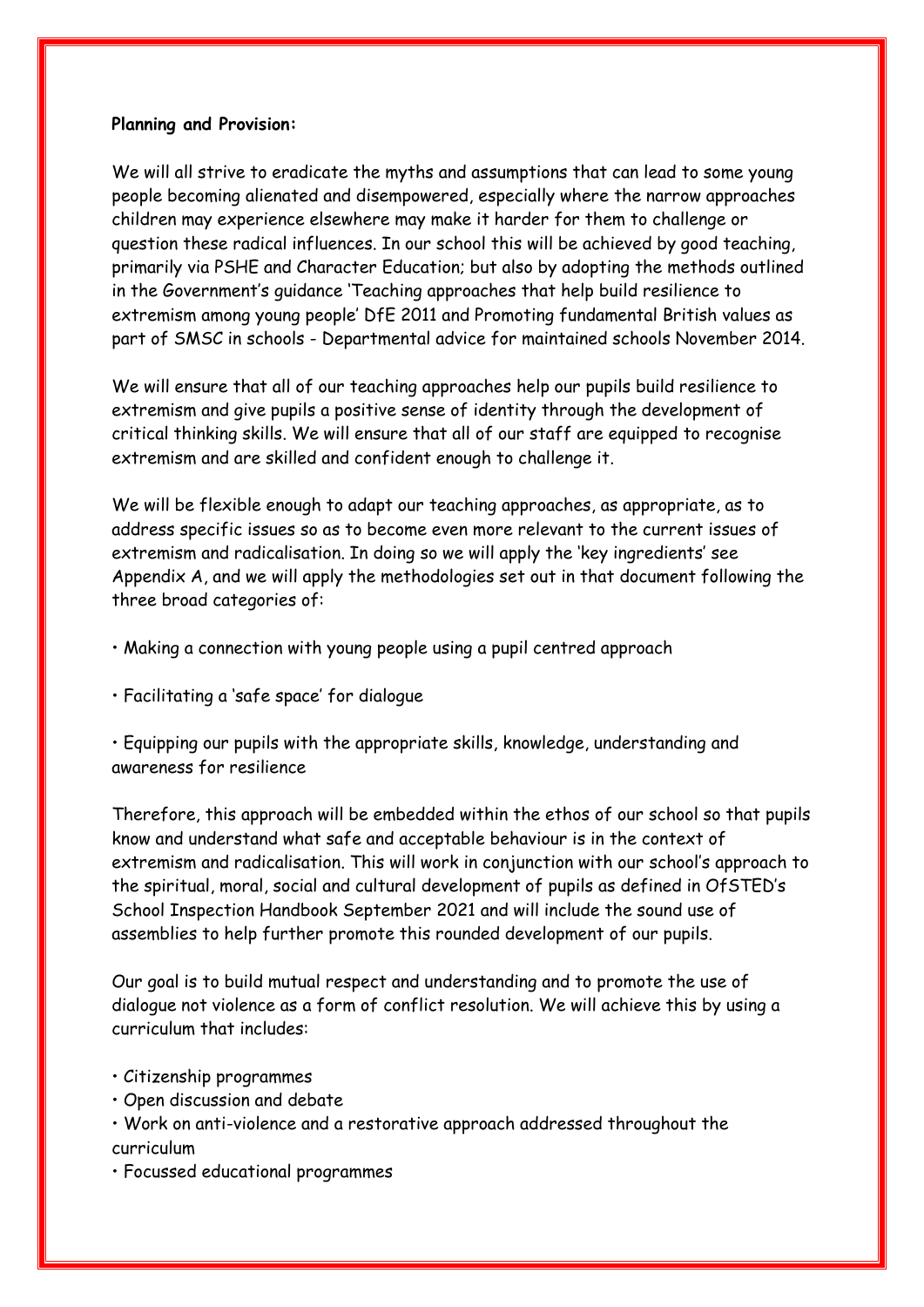We will also work with local partners, families and communities in our efforts to ensure our school understands and embraces our local context and values in challenging extremist views and to assist in the broadening of our pupil's experiences and horizons. We will help support pupils who may be vulnerable to such influences as part of our wider safeguarding responsibilities and where we believe a pupil is being directly affected by extremist materials or influences we will ensure that that pupil is offered mentoring. Additionally, in such instances our school will seek external support from the Local Authority and/or local partnership structures working to prevent extremism. At St Anne's we will promote the values of democracy, the rule of law, individual liberty, mutual respect and tolerance for those with different faiths and beliefs. We will teach and encourage pupils to respect one another and to respect and tolerate difference, especially those of a different faith or no faith. It is indeed our most fundamental responsibility to keep our pupils safe and prepare them for life in modern multi-cultural Britain and globally.

### **Use of External Agencies and Speakers:**

At St Anne's we encourage the use of external agencies or speakers to enrich the experiences of our pupils, however we will positively vet those external agencies, individuals or speakers who we engage to provide such learning opportunities or experiences for our pupils. Such vetting is to ensure that we do not unwittingly use agencies that contradict each other with their messages or that are inconsistent with, or are in compete opposition to, the school's values and ethos. We must be aware that in some instances the work of external agencies may not directly be connected with the rest of the school curriculum so we need to ensure that this work is of benefit to pupils.

Our school will assess the suitability and effectiveness of input from external agencies or individuals to ensure that:

• Any messages communicated to pupils are consistent with the ethos of the school and do not marginalise any communities, groups or individuals

• Any messages do not seek to glorify criminal activity or violent extremism or seek to radicalise pupils through extreme or narrow views of faith, religion or culture or other ideologies

• Activities are properly embedded in the curriculum and clearly mapped to schemes of work to avoid contradictory messages or duplication.

• Activities are matched to the needs of pupils

• Activities are carefully evaluated by schools to ensure that they are effective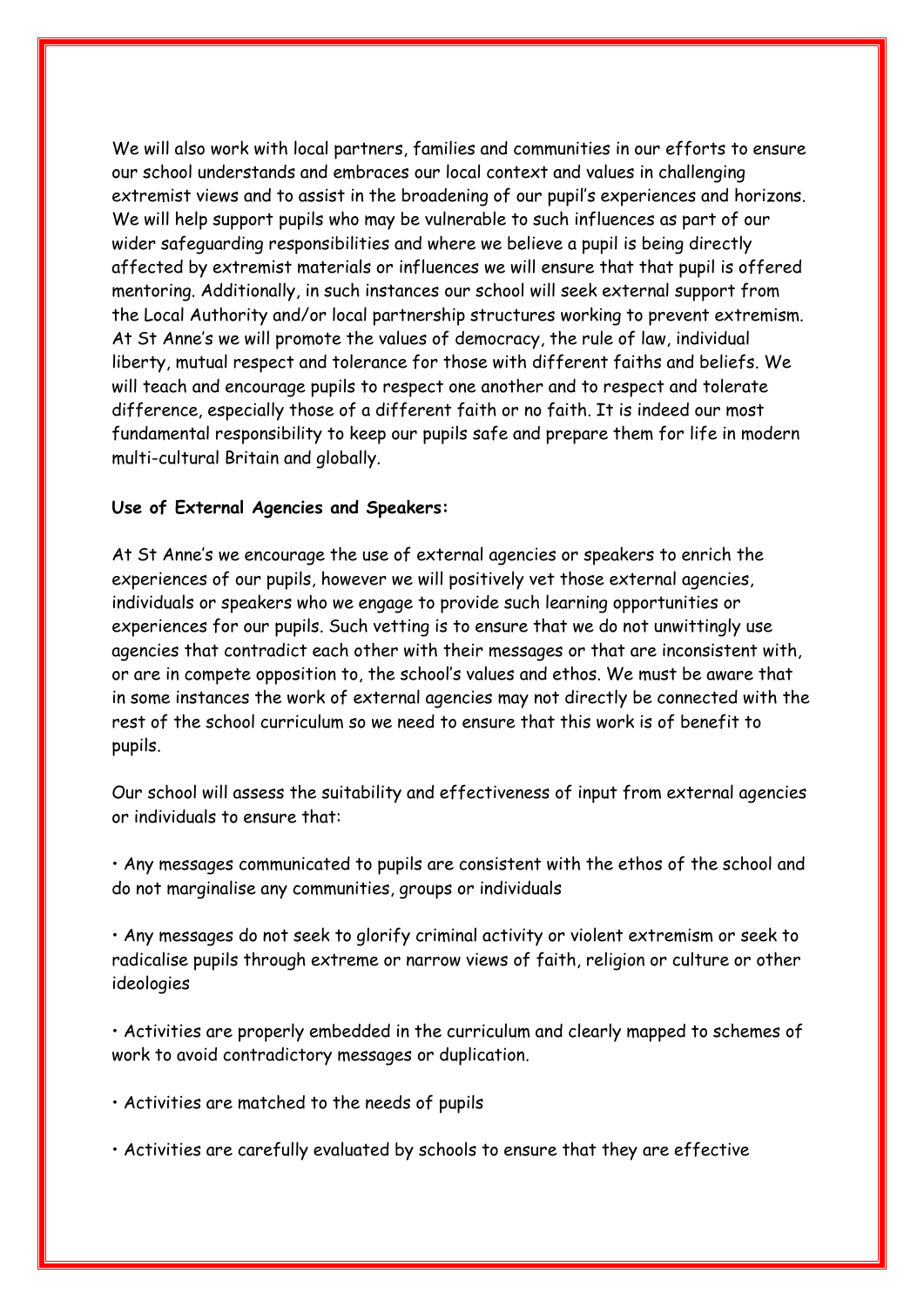We recognise, however, that the ethos of our school is to encourage pupils to understand opposing views and ideologies, appropriate to their age, understanding and abilities, and to be able to actively engage with them in informed debate, and we may use external agencies or speakers to facilitate and support this.

Therefore, by delivering a broad and balanced curriculum, augmented by the use of external sources where appropriate, we will strive to ensure our pupils recognise risk and build resilience to manage any such risk themselves where appropriate to their age and ability but also to help pupils develop the critical thinking skills needed to engage in informed debate.

### **Referring Concerns:**

Where there are concerns of extremism or radicalisation parents, pupils and staff will be encouraged to make use of our internal systems to raise any issue in confidence with senior management. Our lead person for Prevent is the Designated Safeguarding Lead who would normally be the first point of contact should there be concerns. If for any reason this creates a difficulty for the referrer, they can contact the Local Authority 'Prevent' co-ordinator, First Response Team, Education Safeguarding Advice Service or Ofsted depending on the level of concern. Contact details for these agencies can be found at the end of this policy document

Staff should refer to the School Whistle Blowing Policy under which they are entitled to employment protection for raising genuine concerns outside of the school environment.

### **Child Protection:**

Please refer to our Safeguarding Policy for the full procedural framework on our Child Protection duties.

Staff will be alert to the fact that whilst Extremism and Radicalisation is broadly a safeguarding issue there may be some instances where a child or children may be at direct risk of harm or neglect. For example; this could be due to a child displaying risky behaviours in terms of the activities they are involved in or the groups they are associated with or staff may be aware of information about a child's family that may equally place a child at risk of harm. (These examples are for illustration and are not definitive or exhaustive)

Therefore all adults working at St Anne's (including visiting staff, volunteers', contractors, and students on placement) are required to report instances where they believe a child may be at risk of harm or neglect to the Designated Safeguarding Lead or Head teacher who may make a referral to children's social care or the Staffordshire Prevent team when appropriate.

The Designated Safeguarding Lead works in line with the responsibilities as set out at Annex B of the DfE Guidance 'Keeping Children Safe in Education' 2021.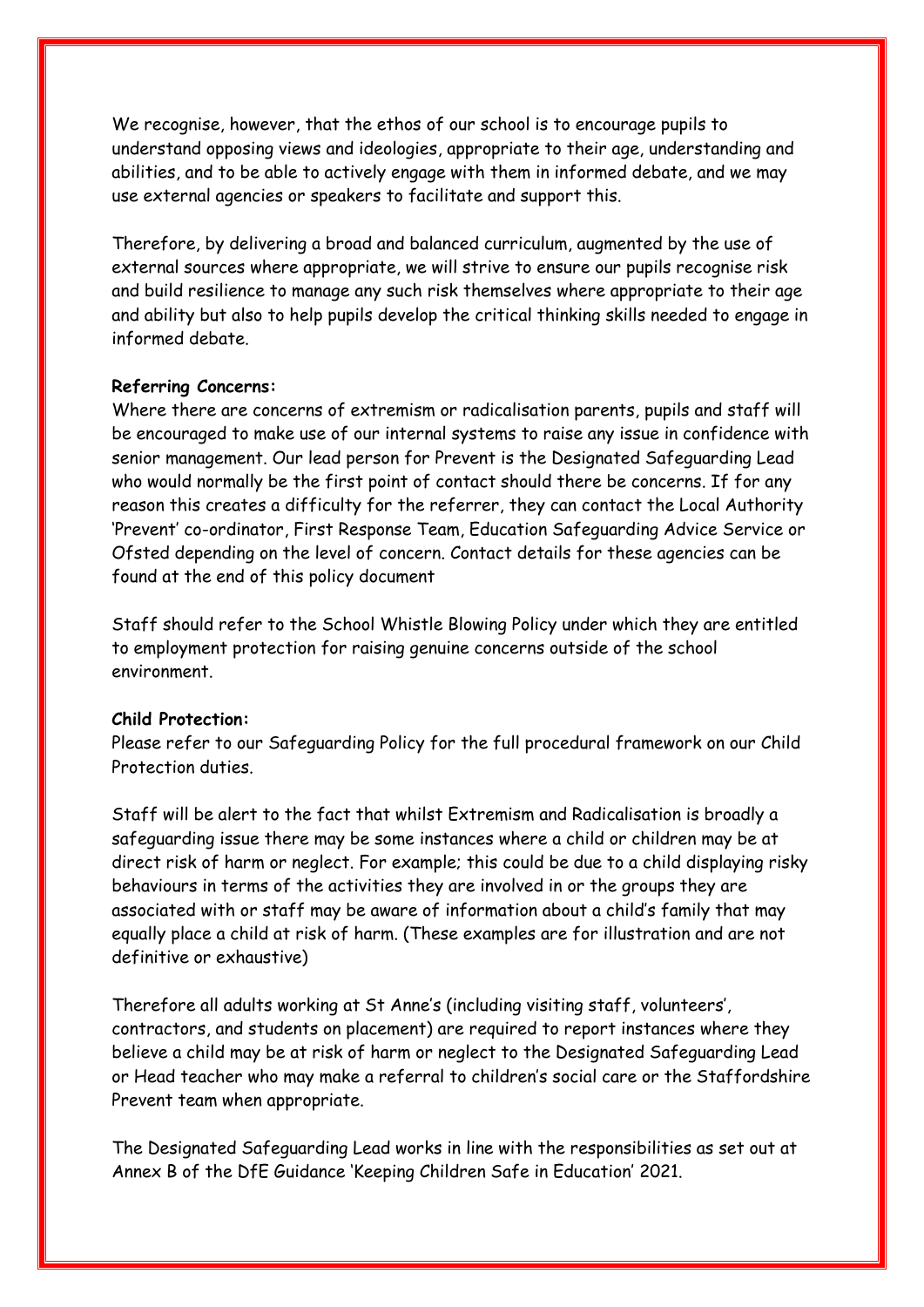The Designated Safeguarding Lead is the focus person and local 'expert' for school staff, and others, who may have concerns about an individual child's safety or wellbeing and is the first point of contact for external agencies. In line with Recommendation 2 of Peter Clarke's Report; the role of our Designated Safeguarding Lead will be extended, at the appropriate time, to include the responsibilities of the PREVENT strand of the Government's counter-terrorism strategy.

### **Training:**

All staff, including temporary staff, and volunteers will receive an induction in regard to our Safeguarding policy and procedures. This will include information and guidance about our duty to prevent people from being drawn into terrorism.

Whole school in-service training in regard to safeguarding and child protection will be organised for staff, governors and volunteers regularly and will comply with the prevailing arrangements approved by Staffordshire Safeguarding Children Board and will, in part, include awareness raising on extremism and radicalisation and its safeguarding implications.

The Designated Safeguarding Leads will attend appropriate and relevant training courses in regard to safeguarding children, including the appropriate inter-agency training organised by the Safeguarding Children Board at least every two years. This will include accessing training on extremism and radicalisation and its safeguarding implications. The Designated Safeguarding Lead will ensure that all adults working in the school receive appropriate levels of training, guidance and support in regard to safeguarding children from extremism and radicalisation.

### **Recruitment and staff conduct:**

The arrangements for recruiting all staff, permanent and volunteers, to our school will follow guidance for safer recruitment best practice in education settings, including, but not limited to, ensuring that DBS checks are always made at the appropriate level, that references are always received and checked and that we complete and maintain a single central record of such vetting checks. We will apply safer recruitment best practice principles and sound employment practice in general and in doing so will deny opportunities for inappropriate recruitment or advancement.

We will be alert to the possibility that persons may seek to gain positions within our school so as to unduly influence our schools character and ethos. We are aware that such persons seek to limit the opportunities for our pupils thereby rendering them vulnerable to extremist views and radicalisation as a consequence. Therefore, by adhering to safer recruitment best practice techniques and by ensuring that there is an ongoing culture of vigilance within our school and staff team we will minimise the opportunities for extremist views to prevail.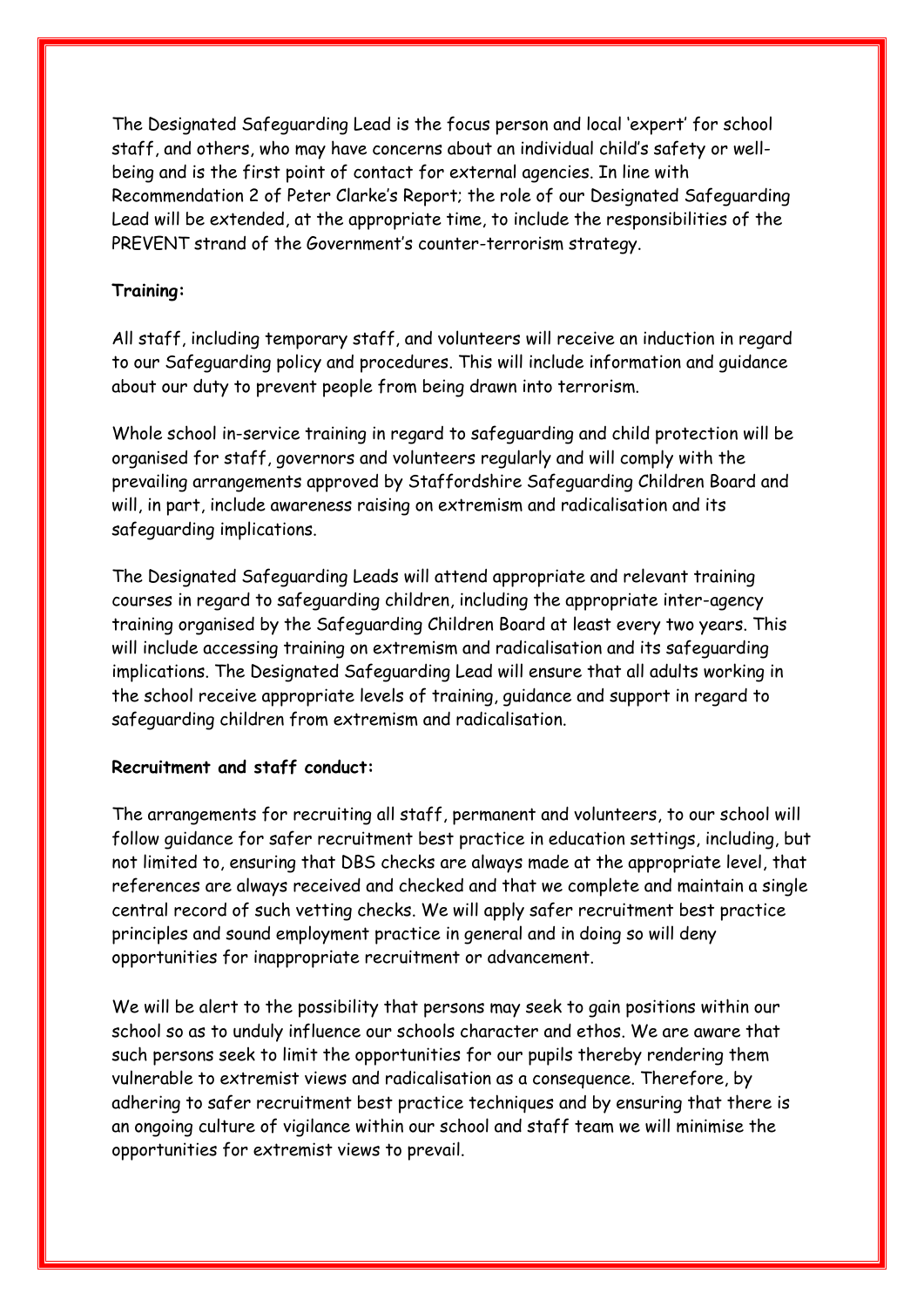Referrals to the Staffordshire LADO service will be made when appropriate as per statutory guidance and our Safeguarding Children Policy.

### **Contact details:**

First Response Team (re concerns that an identified Staffordshire child or children are at risk or LADO referrals) 0800 1313 126 Emergency Duty Service (children's social care) 0845 6042 886 Staffordshire Prevent Team: Tel: 01785 238239 or 01785 233109 Email: prevent@staffordshire.pnn.police.uk Education Safeguarding Advice Service (Staffordshire) – 01785 895836 Ofsted contact centre 0300 123 1231

### **References**:

Staffordshire Safeguarding Children Board procedures can be found on: [www.staffsscb.org.uk](http://www.staffsscb.org.uk/)

SSCB Procedure 6L: Safeguarding People who are vulnerable to being drawn into violent extremism and / or terrorism in Staffordshire & Stoke on Trent

Prevent Duty Guidance: [https://www.gov.uk/government/publications/protecting](https://www.gov.uk/government/publications/protecting-children-from-radicalisation-the-prevent-duty)[children-from-radicalisation-the-prevent-duty](https://www.gov.uk/government/publications/protecting-children-from-radicalisation-the-prevent-duty)

### **Monitoring and evaluation:**

This policy will be reviewed annually by the Governors Safeguarding Committee. Implementation of the policy will monitored and evaluated by the committee.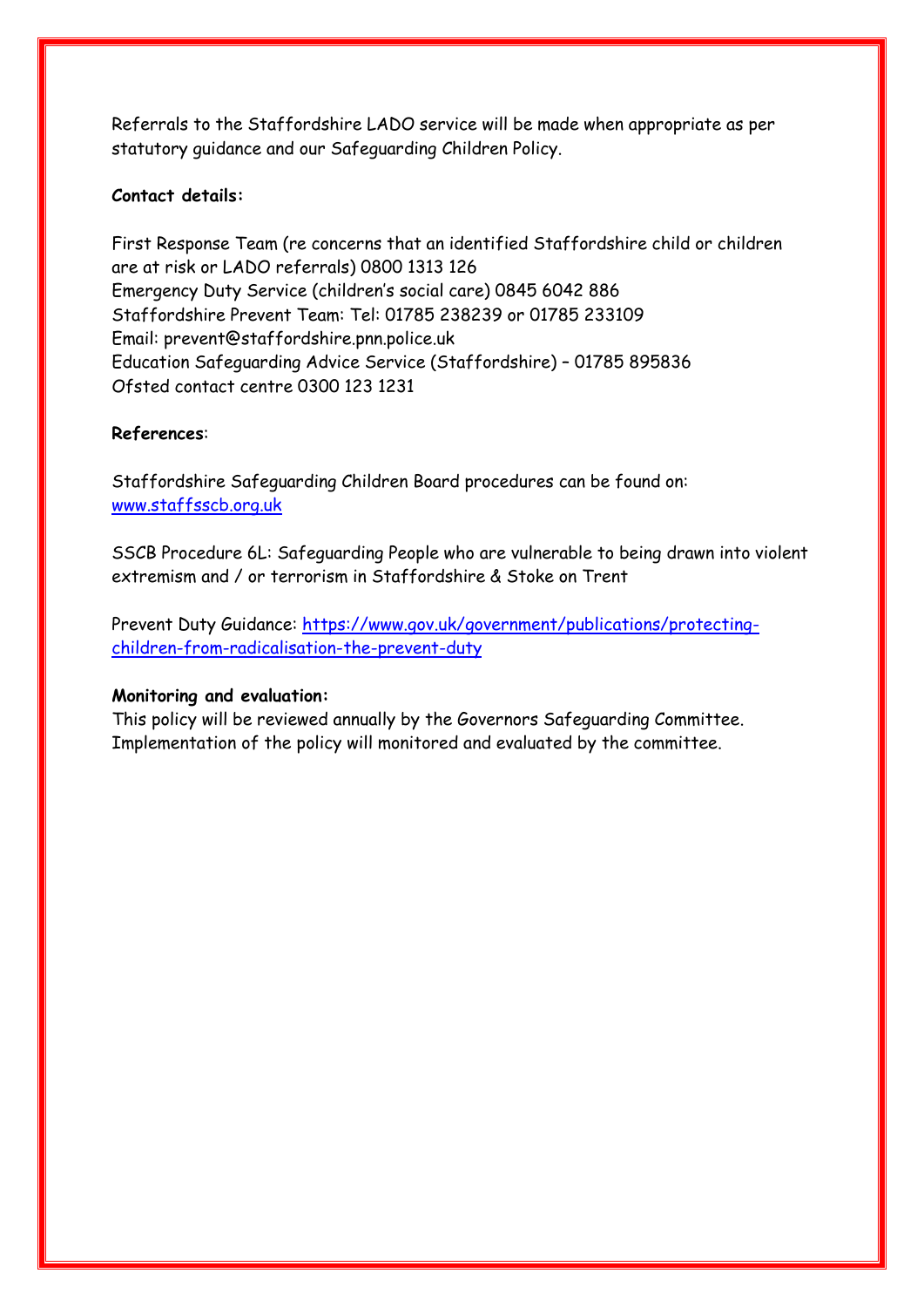| Push Factors                            | Key Ingredients                                                                     | Pull Factors                              |
|-----------------------------------------|-------------------------------------------------------------------------------------|-------------------------------------------|
| Factors which push/make an individual   | <b>Teacher confidence and skills</b> in dealing with difficult and sensitive issues | Factors that draw young people into       |
| vulnerable to extremist messages        |                                                                                     | extremist messages                        |
| Lack of excitement, frustration         | Teacher attitude/behaviours                                                         | Confident and charismatic recruiters      |
|                                         | Need to be able to admit that do not necessarily know the answers                   |                                           |
|                                         | Able to acknowledge that controversial issues/matters exist                         |                                           |
|                                         | Willingness to seek help when not sure what to do/how to assist                     |                                           |
|                                         | Understanding that they have a role to play re this agenda                          |                                           |
| Lack of a sense of achievement seen as  | Specific knowledge                                                                  | Networks/sense of belonging               |
| significant. Lacking purpose/confidence | Some understanding of other cultures and religions and belief systems               |                                           |
| in the future/life goals.               | Knowledge of alternate values framework                                             |                                           |
| Lacking an outlet for views             | Teaching pedagogy                                                                   | Persuasive clear message which exploit    |
|                                         | Working with pupils to enable them to develop critical thinking skills ( to         | knowledge gaps                            |
|                                         | be able to see through propaganda                                                   |                                           |
|                                         | Enabling pupils to see multiple perspectives                                        |                                           |
|                                         | Endbling pupils to deal with difficult situations                                   |                                           |
|                                         | Utilizing multiple resources/methods                                                |                                           |
|                                         | Working with young people to enable them to develop and have pride in               |                                           |
|                                         | sense of self and sense of having multiple identities                               |                                           |
|                                         | Linking school work with the wider community                                        |                                           |
| Gaps in knowledge and or understanding  |                                                                                     | Wider community views which promote       |
| of Islam both young people and their    |                                                                                     | extremist views or do not actively oppose |
| parents                                 |                                                                                     | extremism                                 |
| A sense of injustice                    |                                                                                     |                                           |
| Actual or perceived humiliating         |                                                                                     |                                           |
| experiences this may be linked to sense |                                                                                     |                                           |
| of injustice. The experiences may be of |                                                                                     |                                           |
| being bullied, put down etc             |                                                                                     |                                           |
| Exclusion - a lack of belonging to      |                                                                                     |                                           |
| peer/community networks, groups etc.    |                                                                                     |                                           |

# Appendix A - Teaching approaches to building resilience in children and young people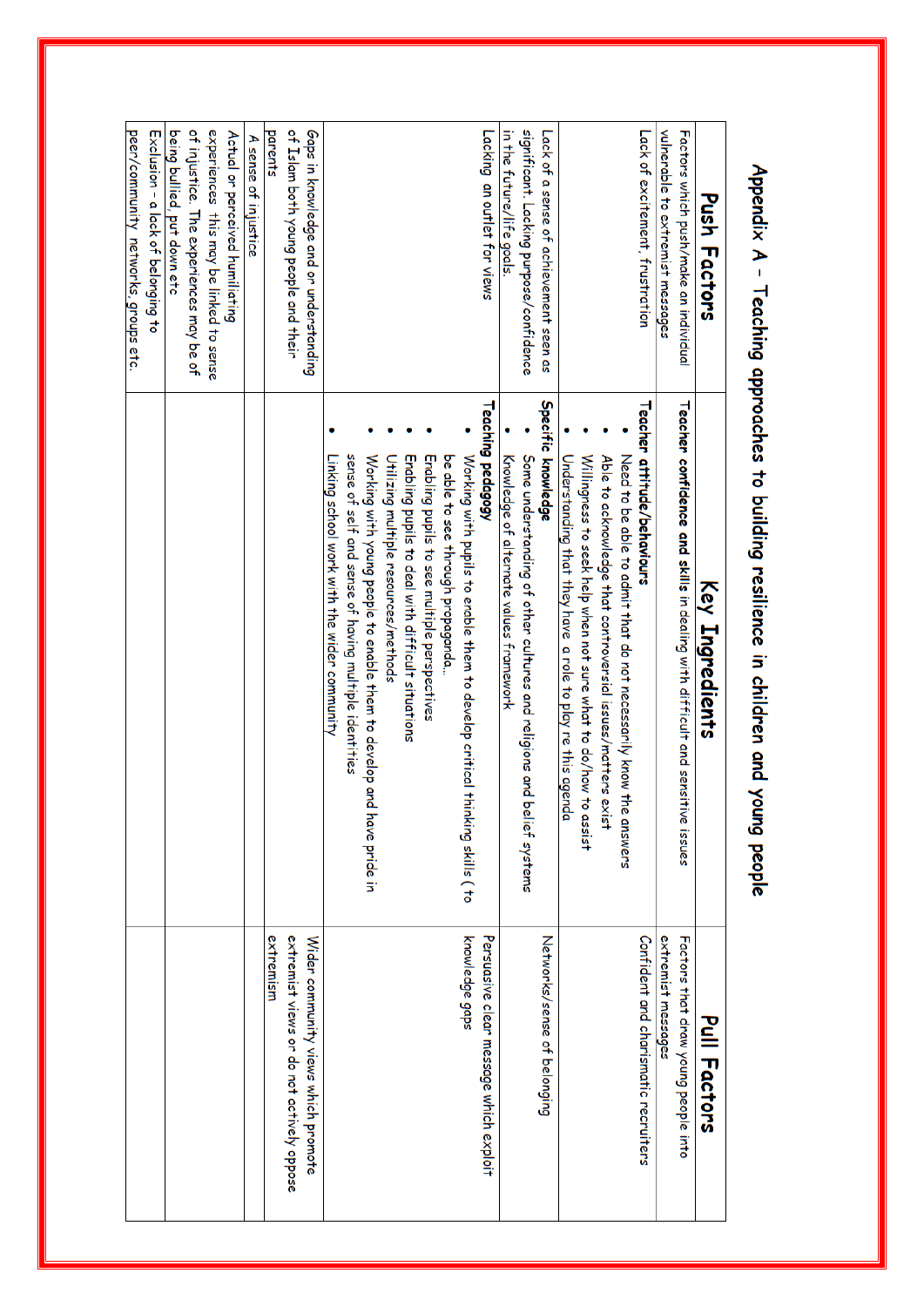### Appendix B - Referral Pathway

### **PREVENT**

## What do I do if I have concerns about an individual in relation to extremism or radicalisation?

and guidance and will refer into the Channel process, if required. If you have concern about an individual in relation to extremism or radicalisation, you can refer to the Prevent Team. They will be able to offer appropriate advice

### Tel: 01785 232054 Prevent Co-ordinator

Email: <u>Calum.Forsyth@staffordshire.pm.police.u</u>k

### Prevent Team

Email: prevent@staffordshire.pm.police.uk Tel: 01785 238239 or 01785 233109

### What is Channel?

extent of that risk and develop the most appropriate support for the individuals concerned. <u>https://www.gov.uk/government/publications/channel-and-prevent-multi-</u> between local authorities, statutory partners, the police and the local community to identify individuals at risk of being drawn into terrorism, assess the nature and Channel is a key element of the Prevent Strategy. It is a multi-agency approach to protect people at risk of radicalisation. Channel uses existing collaboration agency-panel-pmap-guidance

## What happens once I have raised a concern about an individual with the Prevent Team?

with them or based on information given by the referrer, depending on the circumstances). Prevent Team Officers would liaise with you to discuss your concerns. They would complete a vulnerability assessment for the individual (either by engaging directly

also discussed and a decision made about how to ensure the most suitable outcomes for the individual are achieved. If the case is not accepted into the Channel discussed and agencies are invited to contribute any shared knowledge about the individual from their own area of business. The vulnerability assessment scoring is process at this stage, it will be referred back to the Case Management process, where appropriate alternative support and engagement for the individual will be The information would then be used to make a decision as to whether the case needed to be discussed at the next Channel meeting, where the assessment is identified

endeavour to contribute to the statutory process along with the other key partners who were working together to achieve the best outcomes for the individual If an individual who has been referred to Channel is the subject of an existing statutory process (for example, child protection processes) the Prevent Team would concerned

The person making the referral will be kept informed and, in many cases, would be involved in decision-making going forward